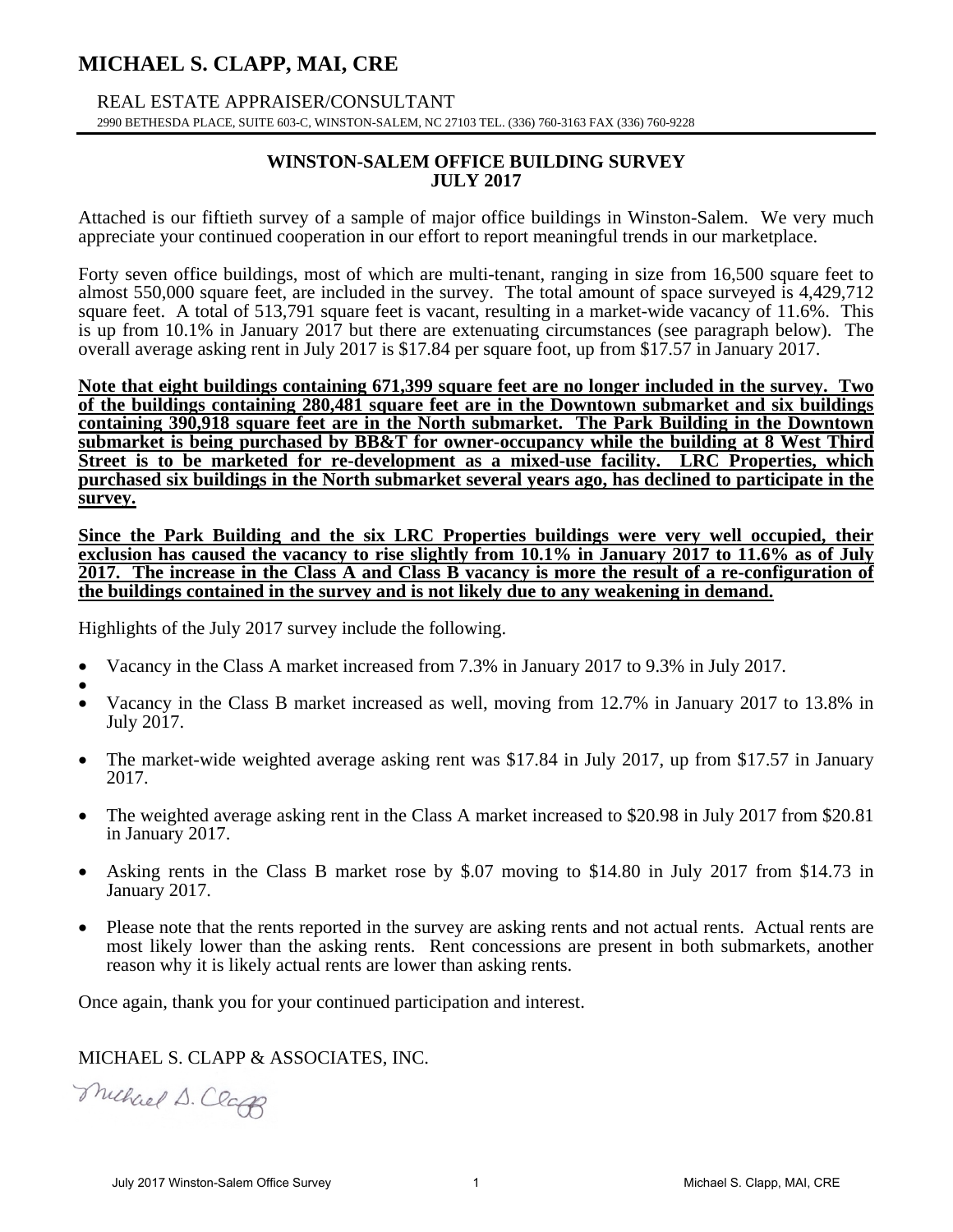#### **WINSTON-SALEM OFFICE BUILDING SURVEY OFFICE SUBMARKETS, VACANCIES AND ASKING RENTS JULY 2017**

#### **OFFICE SUBMARKETS**

|                       | Downtown        | North           | West            | Total           |
|-----------------------|-----------------|-----------------|-----------------|-----------------|
|                       |                 |                 |                 |                 |
| <b>Buildings</b>      | 8               | 14              | 25              | 47              |
|                       |                 |                 |                 |                 |
| Rentable SF           | 1,942,541       | 1,224,335       | 1,262,836       | 4,429,712       |
| Vacant SF             | 263,705         | 127,217         | 122,869         | 513,791         |
| <b>Percent Vacant</b> | 13.6%           | 10.4%           | 9.7%            | 11.6%           |
|                       |                 |                 |                 |                 |
| Asking Rents*         |                 |                 |                 |                 |
| Range                 | \$12.00-\$25.00 | \$11.00-\$18.00 | \$12.00-\$22.00 | \$11.00-\$25.00 |
| Weighted Avg.         | \$18.62         | \$15.07         | \$19.32         | \$17.84         |
|                       |                 |                 |                 |                 |
| Vacancy By Class      |                 |                 |                 |                 |
| Class A               |                 |                 |                 |                 |
| <b>Buildings</b>      | 5               | 1               | 15              | 21              |
| Rentable SF           | 1,331,201       | 90,264          | 756,928         | 2,178,393       |
| Vacant SF             | 118,007         | $\theta$        | 84,982          | 202,989         |
| Percent Vacant        | 8.9%            | 0.0%            | 11.2%           | 9.3%            |
| Avg. Asking Rent*     | \$21.44         | \$17.50         | \$20.58         | \$20.98         |
|                       |                 |                 |                 |                 |
| Class B               |                 |                 |                 |                 |
| <b>Buildings</b>      | $\overline{3}$  | 13              | 10              | 26              |
| Rentable SF           | 611,340         | 1,134,071       | 505,908         | 2,251,319       |
| Vacant SF             | 145,698         | 127,217         | 37,887          | 310,802         |
| Percent Vacant        | 23.8%           | 11.2%           | 7.5%            | 13.8%           |
| Avg. Asking Rent*     | \$12.48         | \$14.88         | \$17.44         | \$14.80         |

\* Full Service Asking Rents and Not Actual Rents Source: Michael S. Clapp & Associates, Inc.

#### **Rents**

The market-wide weighted average asking rent per square foot increased by \$.27 over the past six months to \$17.84 as of July 2017.

Asking rents in the Downtown submarket increased by \$.07 per square foot from \$18.55 in January 2017 to \$18.62 in July 2017. Asking rents in the North submarket increased by \$.14 to \$15.07 from \$14.93 in January 2017. The West submarket experienced an increase of \$.09 per square foot moving from \$19.23 in January 2017 to \$19.32 in July 2017.

The weighted average asking rent in the Class A market showed an increase of \$.17 per square foot from \$20.81 in January  $2017$  to \$20.98 in July 2017. Asking rents in the Class B market increased by \$.07 to \$14.80 over the same period.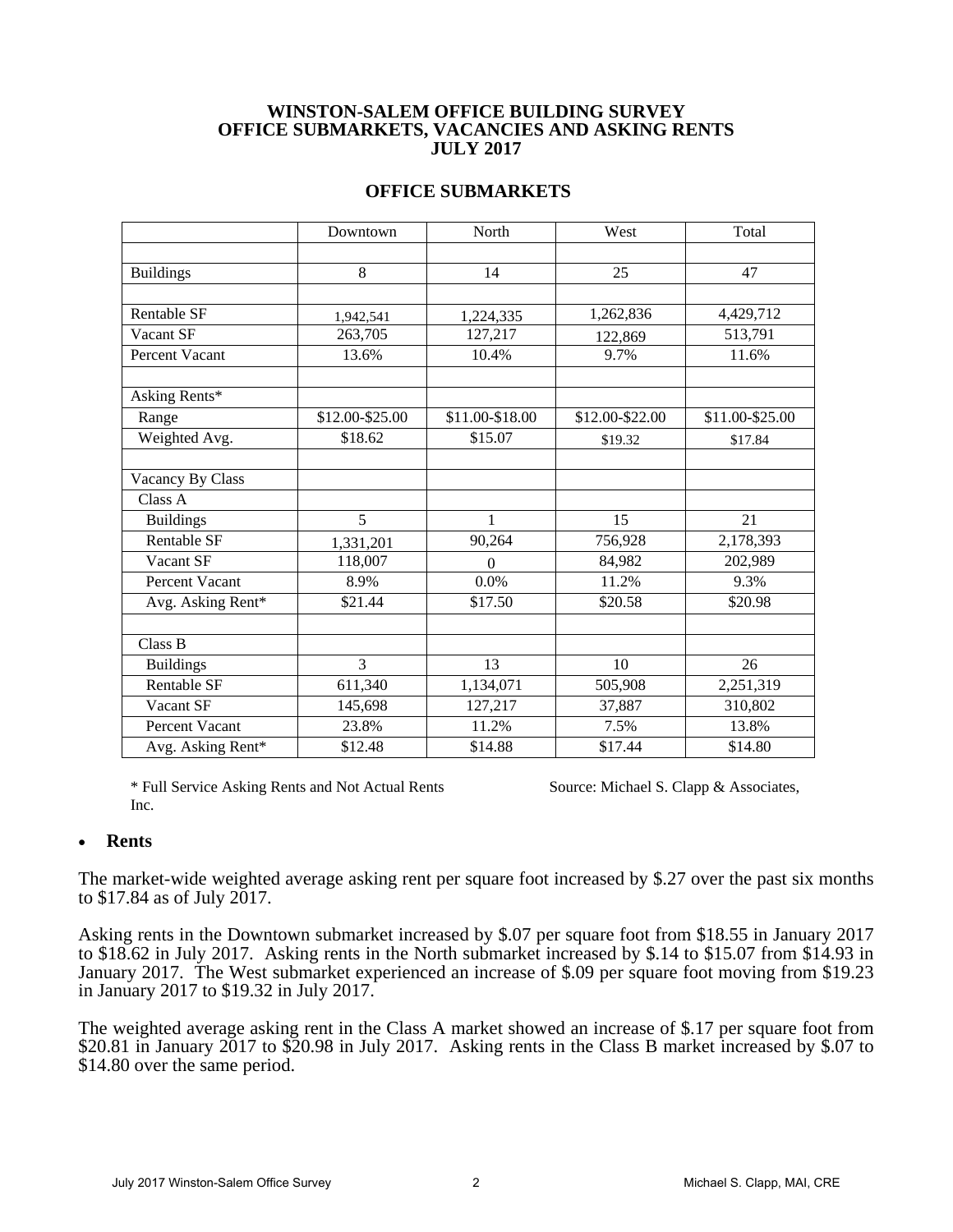### **Vacancies**

Market-wide vacancy increased from 10.1% in January 2017 to 11.6% in July 2017 due primarily to the elimination from the survey of several well-occupied buildings. Vacancy in the Class A market stands at 9.3% as of July 2017, up from the preceding period of 7.3%. The Class B vacancy increased from 12.7% in January 2017 to 13.8% in July 2017.

### **Concessions**

Concessions are negotiable for both Class A and Class B space.

#### **Average Asking Rents/Vacancy by Submarket and by Building Classification**

Please refer to the tables on the following pages for rent and vacancy trends by submarket and building classification.

Since January 2011 Class A rents have shown a steady (albeit an uneven) upward trend from \$19.54 per square foot to the July 2017 level of \$20.98 square foot. Class A vacancy declined from 15.2% in January 2011 to 9.3% in July 2017.

Class B rents in January 2011 stood at \$13.71 per square foot. They have steadily increased over time to the July 2017 level of \$14.80. Vacancy over that same period declined from 27.1% to the current level of 13.8%.

#### **Conclusions**

Class A vacancy has improved over the past several years and now stands at 9.3%. Vacancies in Class B space have followed the same positive trend and are near their lowest levels in over 20 years according to our survey. Asking rents in the Class A market have shown an uneven but generally upward trend. Class B rents continue to show a steady upward trend. Again, these are asking rents and actual rents are likely to be lower.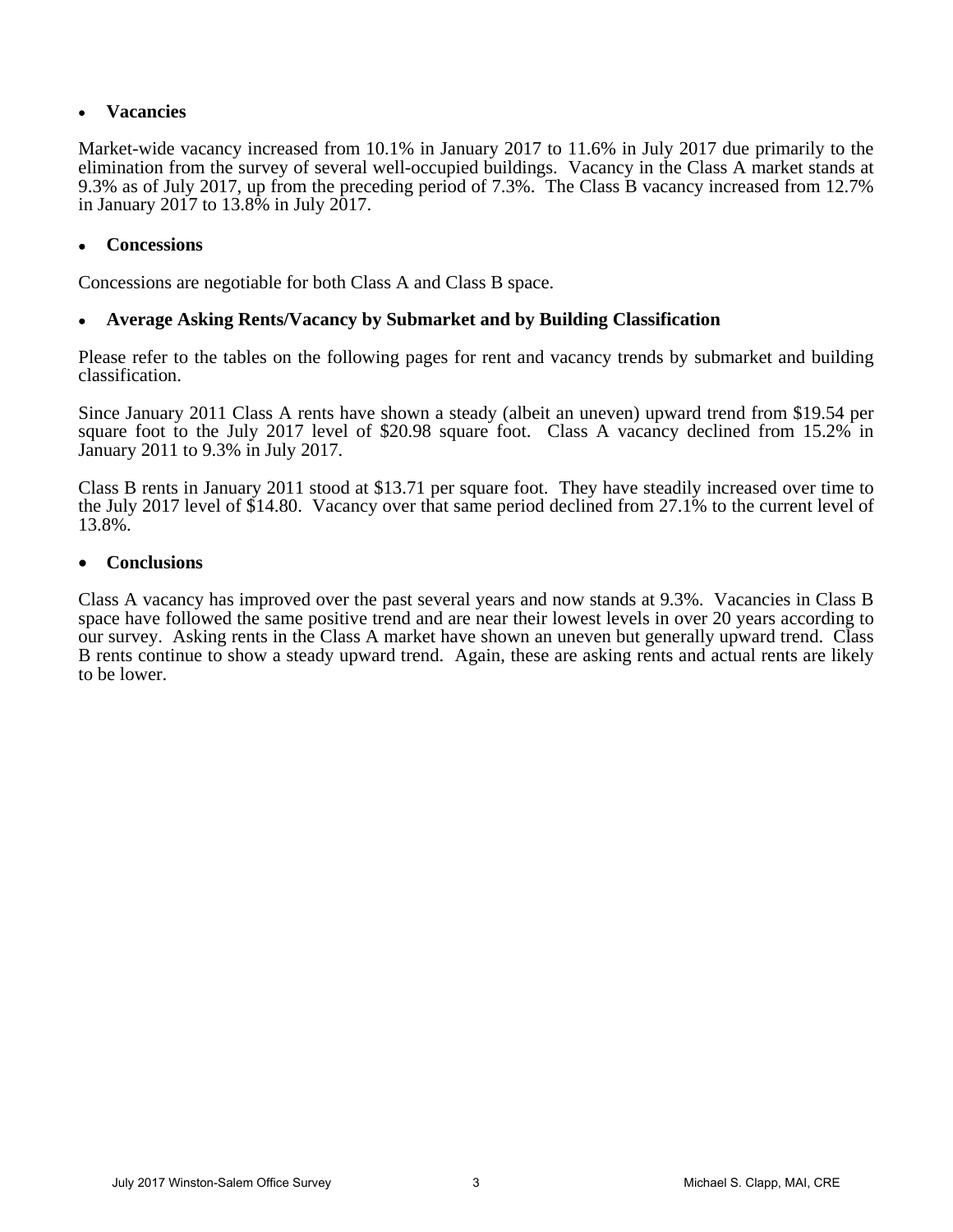| Survey   |         | Downtown | North   |         |         | West    | Overall |         |  |
|----------|---------|----------|---------|---------|---------|---------|---------|---------|--|
| Date     | Rent    | Vacancy  | Rent    | Vacancy | Rent    | Vacancy | Rent    | Vacancy |  |
| Jun-94   | \$14.07 | 6.2%     | \$11.98 | 7.9%    | \$14.62 | 8.7%    | \$14.00 | 7.2%    |  |
| Jan-95   | \$14.56 | 7.9%     | \$12.32 | 25.2%   | \$14.84 | 5.0%    | \$14.41 | 8.8%    |  |
| Jun-95   | \$14.68 | 9.0%     | \$12.09 | 35.2%   | \$15.08 | 6.9%    | \$14.53 | 11.1%   |  |
| Jan-96   | \$14.95 | 27.0%    | \$12.27 | 30.4%   | \$15.57 | 9.3%    | \$14.93 | 20.7%   |  |
| Jul-96   | \$14.85 | 24.6%    | \$13.31 | 28.5%   | \$15.45 | 7.2%    | \$14.74 | 19.4%   |  |
| Jan-97   | \$15.03 | 24.3%    | \$13.16 | 40.4%   | \$15.39 | 5.5%    | \$14.77 | 21.1%   |  |
| Jul-97   | \$14.97 | 22.3%    | \$12.95 | 32.2%   | \$15.54 | 6.5%    | \$14.75 | 19.0%   |  |
| Jan-98   | \$14.95 | 18.4%    | \$13.00 | 29.8%   | \$15.80 | 5.7%    | \$14.84 | 16.3%   |  |
| Jul-98   | \$14.98 | 22.7%    | \$13.00 | 31.0%   | \$16.03 | 6.1%    | \$14.94 | 18.7%   |  |
| Jul-99   | \$15.09 | 30.2%    | \$13.00 | 6.9%    | \$17.00 | 6.0%    | \$15.32 | 16.9%   |  |
| $Jan-00$ | \$15.09 | 31.6%    | \$12.95 | 17.7%   | \$17.08 | 3.8%    | \$15.20 | 19.0%   |  |
| $Jul-00$ | \$15.30 | 30.6%    | \$13.03 | 17.3%   | \$17.04 | 4.5%    | \$15.32 | 18.5%   |  |
| Jan-01   | \$15.30 | 32.1%    | \$13.09 | 10.2%   | \$16.66 | 2.6%    | \$15.18 | 16.9%   |  |
| $Jul-01$ | \$14.86 | 43.8%    | \$13.09 | 8.7%    | \$16.76 | 4.2%    | \$15.05 | 19.0%   |  |
| $Jan-02$ | \$14.86 | 45.0%    | \$13.13 | 8.7%    | \$16.49 | 4.0%    | \$14.90 | 19.9%   |  |
| Jul-02   | \$14.91 | 45.5%    | \$12.94 | 10.5%   | \$16.94 | 4.2%    | \$15.03 | 20.7%   |  |
| Jan-03   | \$17.27 | 35.7%    | \$12.73 | 15.6%   | \$17.68 | 13.2%   | \$16.30 | 23.5%   |  |
| Jul-03   | \$17.25 | 35.1%    | \$12.67 | 18.0%   | \$17.73 | 12.1%   | \$16.29 | 23.5%   |  |
| $Jan-04$ | \$17.16 | 32.6%    | \$12.67 | 17.1%   | \$17.78 | 15.0%   | \$16.27 | 23.1%   |  |
| Jul-04   | \$16.97 | 27.7%    | \$12.52 | 14.9%   | \$17.89 | 17.1%   | \$16.21 | 21.0%   |  |
| $Jan-05$ | \$16.70 | 36.5%    | \$12.55 | 13.7%   | \$18.20 | 13.7%   | \$16.30 | 25.7%   |  |
| $Jul-05$ | \$16.65 | 32.4%    | \$12.56 | 11.7%   | \$18.17 | 15.6%   | \$16.26 | 23.7%   |  |
| $Jan-06$ | \$16.66 | 31.5%    | \$12.59 | 10.0%   | \$18.14 | 11.2%   | \$16.31 | 21.3%   |  |
| $Jul-06$ | \$16.77 | 26.7%    | \$12.59 | 7.2%    | \$18.16 | 10.8%   | \$16.37 | 18.2%   |  |
| $Jan-07$ | \$16.91 | 25.7%    | \$12.69 | 8.3%    | \$18.66 | 12.2%   | \$16.56 | 18.2%   |  |
| Jul-07   | \$16.94 | 22.1%    | \$12.72 | 6.6%    | \$19.02 | 13.4%   | \$16.68 | 16.4%   |  |
| $Jan-08$ | \$16.94 | 20.2%    | \$13.21 | 22.8%   | \$19.04 | 13.5%   | \$16.48 | 19.1%   |  |
| Jul-08   | \$16.98 | 17.1%    | \$14.29 | 29.6%   | \$18.96 | 11.0%   | \$16.68 | 19.3%   |  |
| Jan-09   | \$17.02 | 14.8%    | \$14.98 | 33.1%   | \$18.96 | 11.6%   | \$16.94 | 19.3%   |  |
| Jul-09   | \$16.94 | 16.3%    | \$14.47 | 36.6%   | \$19.18 | 14.4%   | \$16.79 | 22.0%   |  |
| $Jan-10$ | \$16.98 | 16.8%    | \$14.14 | 29.3%   | \$19.13 | 14.2%   | \$16.73 | 19.8%   |  |
| $Jul-10$ | \$16.97 | 18.6%    | \$14.07 | 32.6%   | \$19.16 | 15.6%   | \$16.72 | 21.9%   |  |
| $Jan-11$ | \$16.76 | 15.2%    | \$13.93 | 34.0%   | \$19.15 | 16.9%   | \$16.58 | 21.3%   |  |
| $Jul-11$ | \$16.77 | 11.5%    | \$13.89 | 29.9%   | \$19.20 | 12.4%   | \$16.58 | 17.2%   |  |
| $Jan-12$ | \$16.87 | 11.0%    | \$14.10 | 29.0%   | \$19.40 | 11.8%   | \$16.71 | 16.6%   |  |
| $Jul-12$ | \$16.87 | 10.9%    | \$13.81 | 23.0%   | \$19.39 | 14.8%   | \$16.63 | 15.6%   |  |
| $Jan-13$ | \$17.14 | 10.6%    | \$13.96 | 24.0%   | \$19.42 | 14.9%   | \$16.80 | 15.8%   |  |
| $Jul-13$ | \$17.86 | 11.7%    | \$13.95 | 24.5%   | \$19.46 | 11.7%   | \$17.11 | 15.6%   |  |
| $Jan-14$ | \$18.54 | 12.1%    | \$14.13 | 20.4%   | \$19.48 | 11.3%   | \$17.45 | 14.4%   |  |
| $Jul-14$ | \$18.75 | 12.6%    | \$14.35 | 11.6%   | \$19.25 | 17.7%   | \$17.48 | 13.5%   |  |
| $Jan-15$ | \$18.81 | 12.7%    | \$14.35 | 11.0%   | \$19.25 | 16.6%   | \$17.50 | 13.1%   |  |
| $Jan-16$ | \$18.83 | 16.3%    | \$14.75 | 12.6%   | \$19.23 | 12.5%   | \$17.60 | 14.2%   |  |
| $Jul-16$ | \$18.49 | 16.2%    | \$14.81 | 12.5%   | \$19.20 | 9.8%    | \$17.46 | 13.4%   |  |
| $Jan-17$ | \$18.55 | 13.2%    | \$14.93 | 8.3%    | \$19.23 | 7.1%    | \$17.57 | 10.1%   |  |
| Jul-17   | \$18.62 | 13.6%    | \$15.07 | 10.4%   | \$19.32 | 9.7%    | \$17.84 | 11.6%   |  |

#### **AVERAGE ASKING RENTS/VACANCY BY SUBMARKET**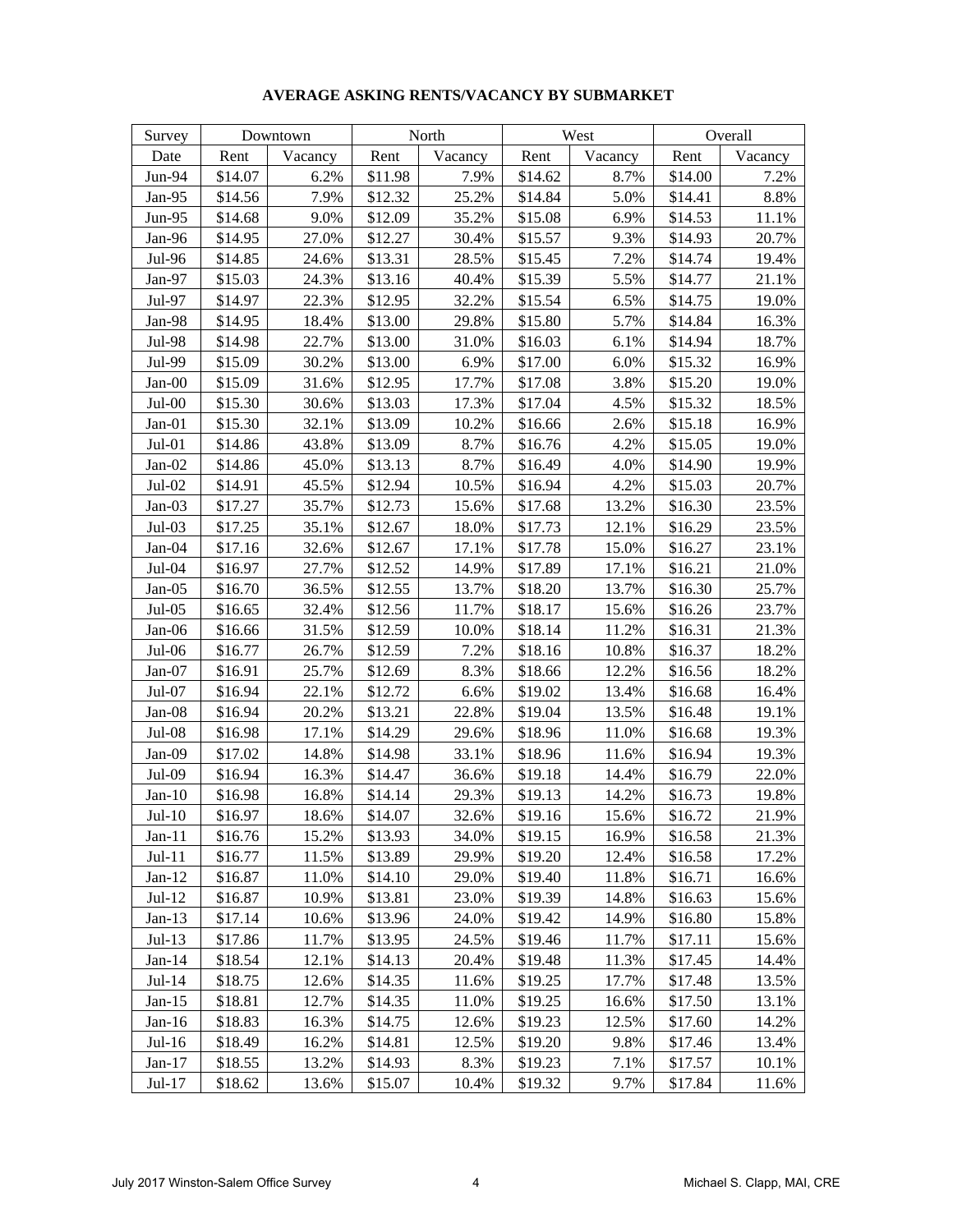| Survey   |         | Class A | Class B |         |  |  |  |
|----------|---------|---------|---------|---------|--|--|--|
| Date     | Rent    | Vacancy | Rent    | Vacancy |  |  |  |
| Jan-94   | \$15.03 | 1.5%    | \$12.19 | 19.4%   |  |  |  |
| Jun-94   | \$15.11 | 2.4%    | \$12.14 | 15.3%   |  |  |  |
| Jan-95   | \$15.69 | 1.0%    | \$12.23 | 22.2%   |  |  |  |
| $Jun-95$ | \$15.72 | 0.5%    | \$12.50 | 29.3%   |  |  |  |
| Jan-96   | \$17.37 | 3.1%    | \$12.68 | 37.0%   |  |  |  |
| Jun-96   | \$17.44 | 2.3%    | \$12.82 | 31.4%   |  |  |  |
| Jan-97   | \$17.45 | 1.2%    | \$12.87 | 35.2%   |  |  |  |
| Jul-97   | \$17.57 | 1.4%    | \$12.73 | 31.5%   |  |  |  |
| Jan-98   | \$17.66 | 1.6%    | \$12.79 | 27.0%   |  |  |  |
| Jul-98   | \$17.81 | 1.0%    | \$12.80 | 31.9%   |  |  |  |
| Jul-99   | \$18.52 | 2.8%    | \$12.88 | 27.6%   |  |  |  |
| Jan-00   | \$18.54 | 1.4%    | \$12.89 | 31.1%   |  |  |  |
| $Jul-00$ | \$18.47 | 2.6%    | \$13.18 | 29.3%   |  |  |  |
| $Jan-01$ | \$18.01 | 3.7%    | \$13.10 | 26.5%   |  |  |  |
| $Jul-01$ | \$18.80 | 4.8%    | \$13.03 | 26.6%   |  |  |  |
| $Jan-02$ | \$18.53 | 3.4%    | \$13.15 | 27.9%   |  |  |  |
| $Jul-02$ | \$19.06 | 4.5%    | \$13.11 | 28.4%   |  |  |  |
| $Jan-03$ | \$19.93 | 14.5%   | \$13.13 | 30.8%   |  |  |  |
| $Jul-03$ | \$20.16 | 12.2%   | \$13.13 | 32.7%   |  |  |  |
| Jan-04   | \$20.16 | 11.7%   | \$13.08 | 34.2%   |  |  |  |
| Jul-04   | \$20.15 | 11.8%   | \$12.78 | 29.0%   |  |  |  |
| $Jan-05$ | \$19.25 | 22.8%   | \$12.69 | 29.2%   |  |  |  |
| $Jul-05$ | \$19.17 | 21.9%   | \$12.73 | 25.8%   |  |  |  |
| Jan-06   | \$19.14 | 18.5%   | \$13.05 | 24.6%   |  |  |  |
| Jul-06   | \$19.24 | 15.6%   | \$13.07 | 21.3%   |  |  |  |
| $Jan-07$ | \$19.64 | 15.2%   | \$13.11 | 21.6%   |  |  |  |
| Jul-07   | \$19.76 | 13.7%   | \$13.19 | 19.5%   |  |  |  |
| Jan-08   | \$19.69 | 16.2%   | \$13.37 | 25.2%   |  |  |  |
| Jul-08   | \$19.64 | 13.2%   | \$13.88 | 25.1%   |  |  |  |
| Jan-09   | \$19.66 | 12.3%   | \$14.27 | 26.1%   |  |  |  |
| Jul-09   | \$19.70 | 14.0%   | \$13.99 | 29.7%   |  |  |  |
| $Jan-10$ | \$19.63 | 15.6%   | \$13.84 | 23.9%   |  |  |  |
| $Jul-10$ | \$19.67 | 15.9%   | \$13.80 | 27.8%   |  |  |  |
| $Jan-11$ | \$19.54 | 15.2%   | \$13.71 | 27.1%   |  |  |  |
| $Jul-11$ | \$19.56 | 10.4%   | \$13.68 | 23.8%   |  |  |  |
| $Jan-12$ | \$19.67 | 9.5%    | \$13.80 | 23.7%   |  |  |  |
| $Jul-12$ | \$19.61 | 9.2%    | \$13.69 | 21.8%   |  |  |  |
| $Jan-13$ | \$19.84 | 9.0%    | \$13.80 | 22.4%   |  |  |  |
| $Jul-13$ | \$20.51 | 8.8%    | \$13.81 | 22.2%   |  |  |  |
| $Jan-14$ | \$21.08 | 6.5%    | \$14.14 | 21.7%   |  |  |  |
| $Jul-14$ | \$21.18 | 7.9%    | \$14.31 | 18.4%   |  |  |  |
| $Jan-15$ | \$21.18 | 8.1%    | \$14.33 | 17.5%   |  |  |  |
| $Jul-15$ | \$21.18 | 9.5%    | \$14.46 | 16.3%   |  |  |  |
| $Jan-16$ | \$21.11 | 11.5%   | \$14.61 | 16.5%   |  |  |  |
| $Jul-16$ | \$20.75 | 10.1%   | \$14.65 | 16.3%   |  |  |  |
| $Jan-17$ | \$20.81 | 7.3%    | \$14.73 | 12.7%   |  |  |  |
| Jul-17   | \$20.98 | 9.3%    | \$14.80 | 13.8%   |  |  |  |

#### **AVERAGE ASKING RENTS/VACANCY BY BUILDING CLASSIFICATION**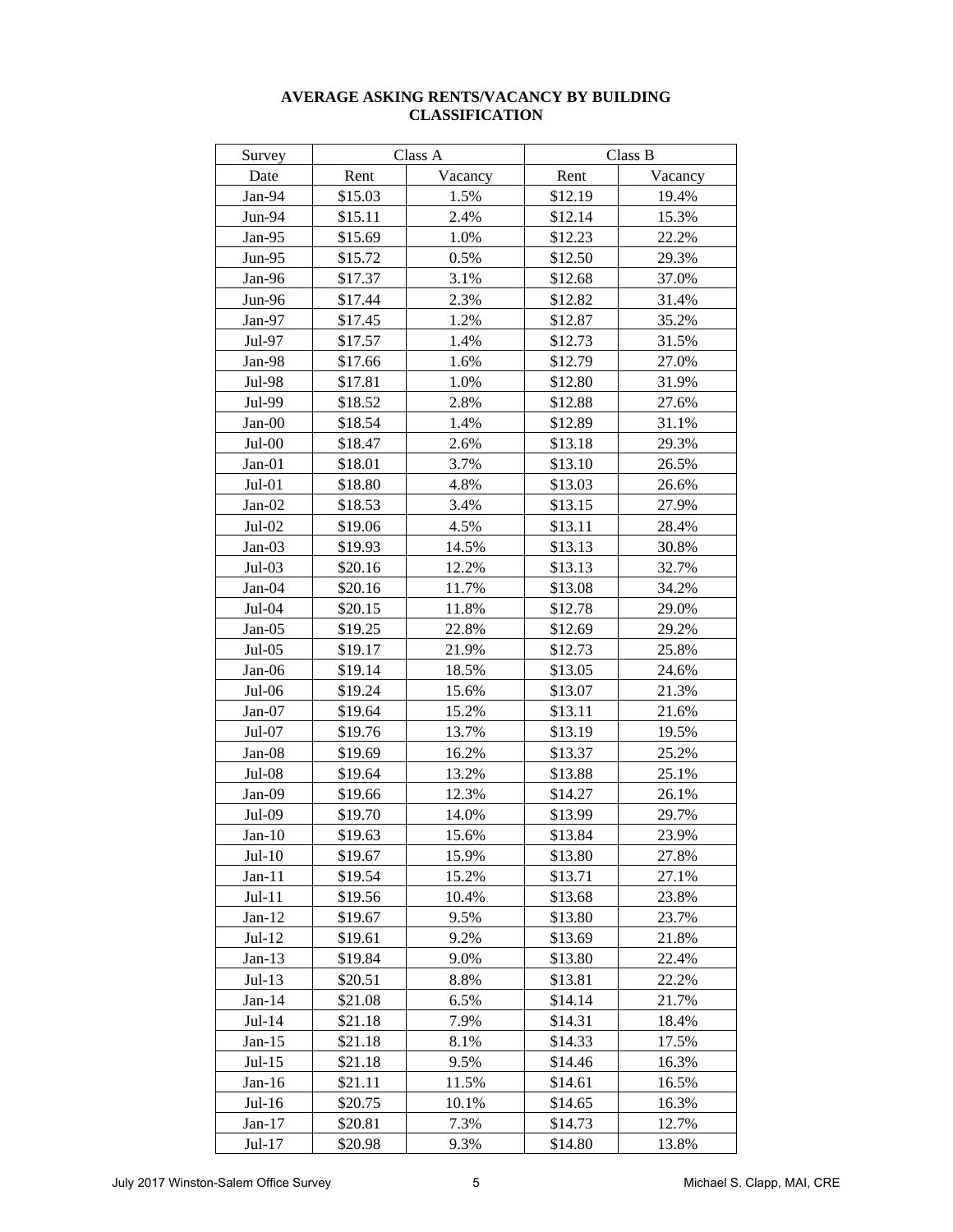## **GRAPHICAL ANALYSIS OF DATA JULY 2017**



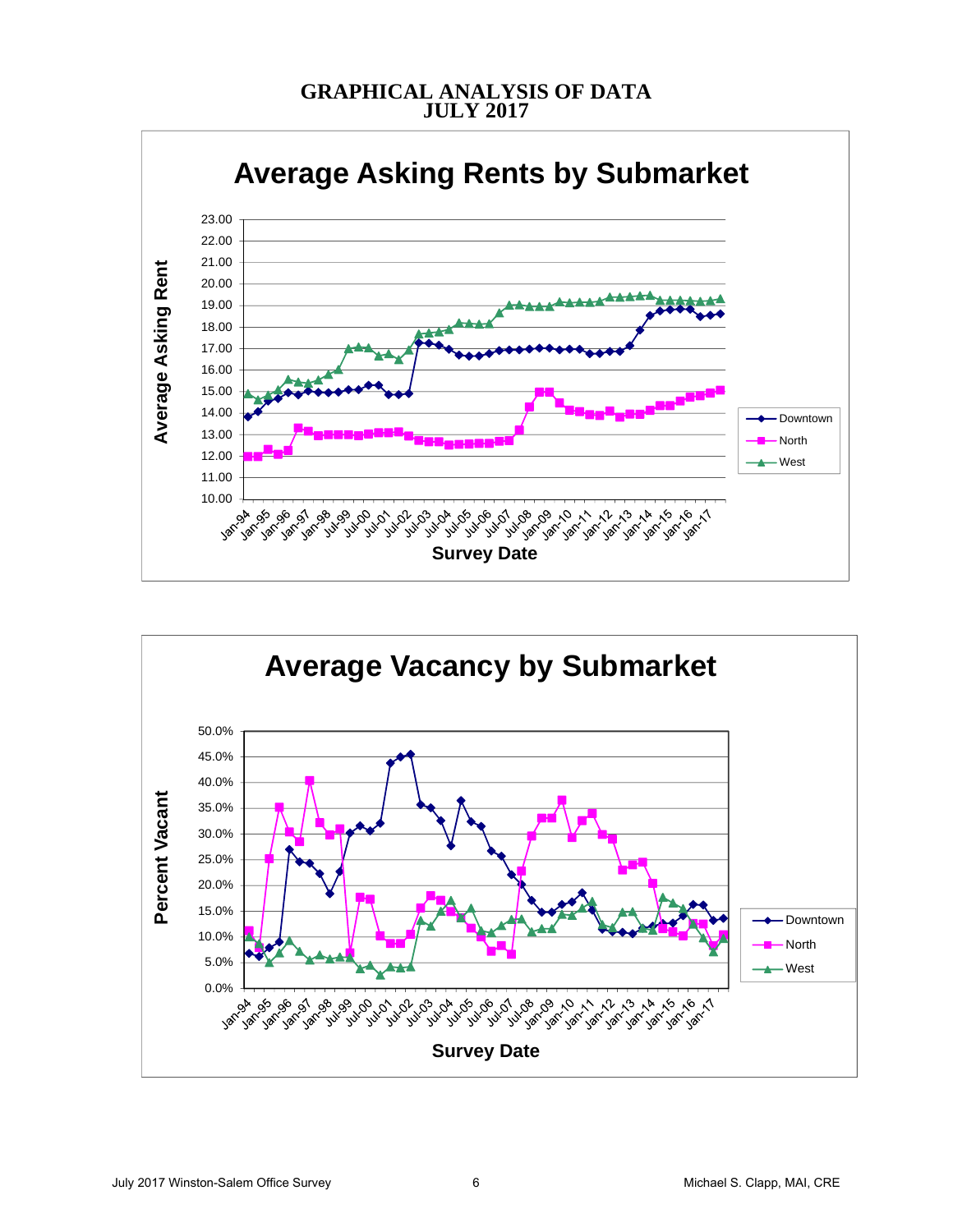# **GRAPHICAL ANALYSIS OF DATA JULY 2017**



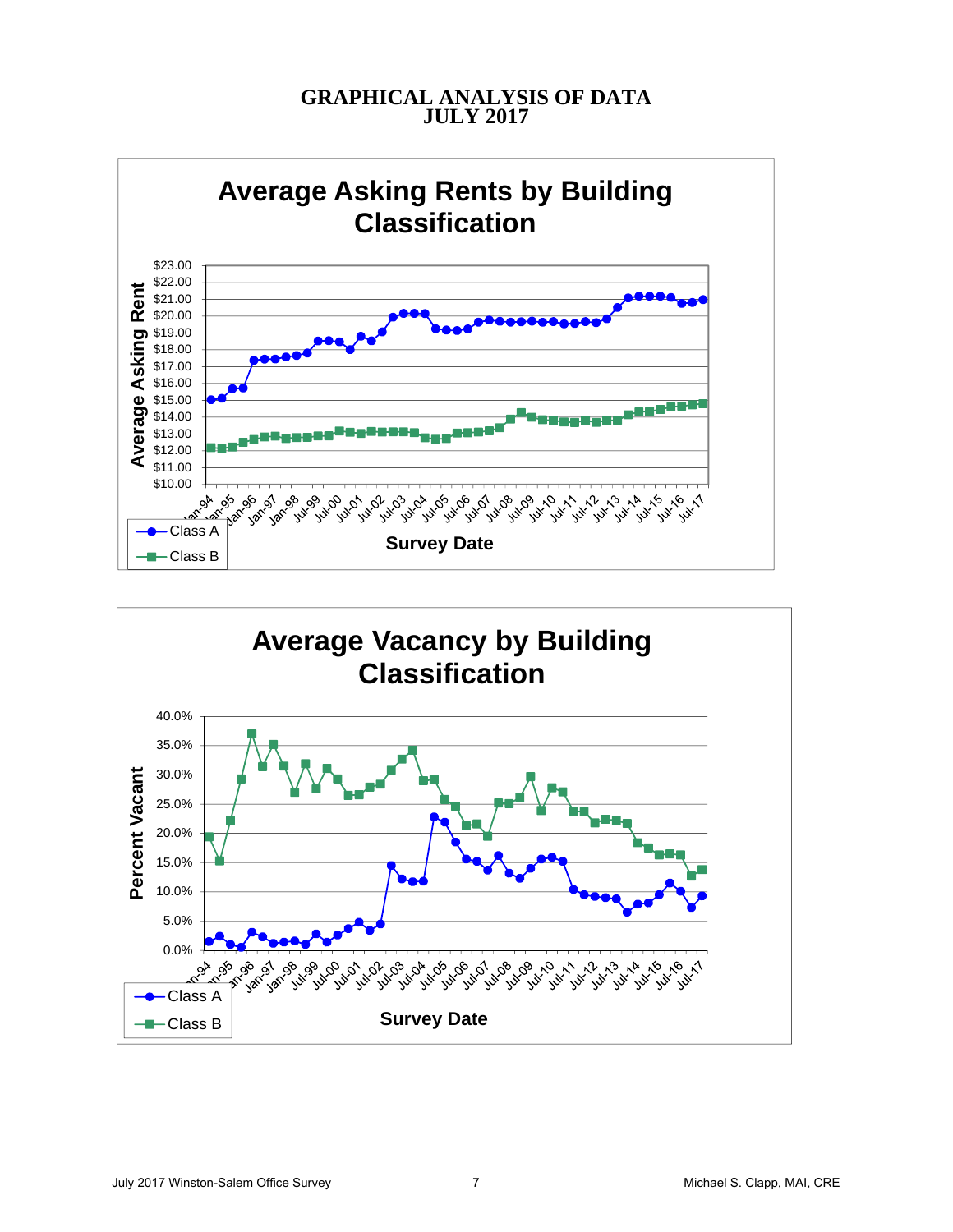#### WINSTON-SALEM OFFICE SURVEY JULY 2017 Michael S. Clapp, MAI, CRE

|                                  |                       |                   |             |                  |         |                   |                |                 |                 | Rent              |                  | <b>Tenant</b>     |                    |
|----------------------------------|-----------------------|-------------------|-------------|------------------|---------|-------------------|----------------|-----------------|-----------------|-------------------|------------------|-------------------|--------------------|
| <b>Building Name</b>             | <b>Address</b>        | <b>Year Built</b> | <b>Size</b> | <b>SF</b> Vacant | Percent | <b>Asking</b>     | <b>Class</b>   | <b>Services</b> | <b>Original</b> | <b>Escalation</b> | Pass             | Impt.             |                    |
|                                  |                       | <b>Renovated</b>  | Rentable    |                  | Vacant  | <b>Lease Rate</b> |                | <b>Included</b> | Term            | <b>Clauses</b>    | <b>Throughs</b>  | <b>Allowances</b> | <b>Concessions</b> |
|                                  |                       |                   |             |                  |         |                   |                |                 |                 |                   |                  |                   |                    |
| <b>Downtown</b>                  |                       |                   |             |                  |         |                   |                |                 |                 |                   |                  |                   |                    |
| <b>Winston Tower Main</b>        | 301 N. Main St.       | 1969/2003         | 411.827     | 105,926          | 25.7%   | \$12.50           | B              | Full            | $3 - 5$         | Yes               | <b>Base Year</b> | Yes               | Nego.              |
| <b>BB&amp;T</b> Financial Center | 200 W. Second St.     | 1987              | 240,187     | $\Omega$         | 0.0%    | \$20.00           | A              | Full            | $1 - 5$         | Yes               | Yes              | Nego.             | Nego.              |
| Century Plaza                    | 100 N. Cherry St.     | 2001              | 65,578      | 7,439            | 11.3%   | \$20.00           | A              | <b>Full</b>     | 5               | <b>CPI</b>        | \$4.75           | \$18/sf           | None               |
| Liberty Plaza, LLC               | 102 W. Third St.      | 1973/1987         | 172,513     | 38,272           | 22.2%   | \$12.50           | B              | Full            | $3 - 5$         | Yes               | Yes              | Yes               | Nego.              |
| One W. Fourth Street             | One W. Fourth St.     | 2002              | 431,781     | 46,568           | 10.8%   | \$22.00           | А              | Full            | $5 - 10$        | Yes               | Nego.            | Nego.             | Nego.              |
| 751 West Fourth                  | 751 West Fourth St.   | 2014              | 47,558      | $\Omega$         | 0.0%    | \$25.00           | A              | Full            | Nego.           | Yes               | Yes              | Yes               | None               |
| Chatham Building                 | 301 W. Fourth St.     | 1932/1987         | 27,000      | 1,500            | 5.6%    | \$12.00           | B              | Full            | Nego.           | <b>CPI</b>        | Yes              | Nego.             | Nego.              |
| Wells Fargo Center               | 100 N. Main St.       | 1995              | 546,097     | 64,000           | 11.7%   | \$21.50           | A              | Full            | 5               | Yes               | Nego.            | Nego.             | Nego.              |
| <b>Sub Total</b>                 |                       |                   | 1,942,541   | 263,705          | 13.6%   | \$18.62           |                |                 |                 |                   |                  |                   |                    |
|                                  |                       |                   |             |                  |         |                   |                |                 |                 |                   |                  |                   |                    |
| <b>North</b>                     |                       |                   |             |                  |         |                   |                |                 |                 |                   |                  |                   |                    |
| Republic Square                  | 4025 University Pkwy. | 1979/1998         | 24,248      | $\Omega$         | 0.0%    | \$12.00           | $\overline{B}$ | Full            | $1 - 5$         | Yes               | No               | TBD               | None               |
| Republic Square                  | 4035 University Pkwy. | 1979/1995         | 36,900      | 2,241            | 6.1%    | \$12.00           | B              | Full            | $1 - 5$         | Yes               | No               | TBD               | Nego.              |
| Republic Square                  | 4045 University Pkwy. | 1979/1995         | 25,480      | $\sqrt{ }$       | 0.0%    | \$13.00           | B              | Full            | $1 - 5$         | Yes               | Yes              | <b>TBD</b>        | None               |
| Republic Square                  | 7820 North Point Blvd | 1977/2002         | 29,355      | 4,811            | 16.4%   | \$12.00           | B              | Full            | $1 - 5$         | Yes               | N <sub>o</sub>   | <b>TBD</b>        | None               |
| Republic Square                  | 7830 North Point Blyd | 1977/2002         | 27,996      | 3,952            | 14.1%   | \$12.00           | B              | Full            | $1 - 5$         | Yes               | No               | TBD               | None               |
| 8064 North Point                 | 8064 North Point Blvd | 1983/2004         | 25,000      | 5,000            | 20.0%   | \$11.50           | B              | Full            | 3               | 2.5%              | N <sub>o</sub>   | \$3/sf            | None               |
| 8025 North Point                 | 8025 North Point Blvd | 1975/2004         | 65,000      | 7,000            | 10.8%   | \$11.00           | B              | Full            | 3               | 2.5%              | N <sub>o</sub>   | \$3/sf            | None               |
| University Corp. Ctr.            | 1100 Reynolds Blvd.   | 1977/2001         | 400,000     | 9.000            | 2.3%    | \$18.00           | B              | Full            | $5-10$          | Yes               | No               | Nego.             | Nego.              |
| BB&T University Ctr.             | 2400 Reynolda Rd.     | 1963/2011         | 201,792     | 20,713           | 10.3%   | \$16.00           | B              | Full            | $5 - 10$        | Yes               | No               | Nego.             | Nego.              |
| 150 Oak Plaza                    | 150 Oak Plaza Blvd.   | 2000              | 37,500      | $\Omega$         | 0.0%    | \$17.50           | B              | Full            | Nego.           | Nego.             | Nego.            | Nego.             | Nego.              |
| 4964 University Pkwy.            | 4964 University Pkwy. | 1991/2000         | 36,800      | $\sqrt{ }$       | 0.0%    | \$11.50           | B              | Full            | 3               | 2.5%              | No               | Nego.             | None               |
| 470 Hanes Mill Road              | 470 Hanes Mill Road   | 1985/2007         | 60,000      | 5,500            | 9.2%    | \$12.00           | B              | Full            | 3               | 2.5%              | No               | Nego.             | Nego.              |
| 190 Oak Plaza                    | 190 Oak Plaza Blvd.   | 1997              | 90,264      | $\sqrt{ }$       | 0.0%    | \$17.50           | A              | Full            | Nego.           | 2.0%              | N <sub>o</sub>   | \$10/sf           | Nego.              |
| 450 W. Hanes Mill Road           | 450 W. Hanes Mill Rd. | 1988              | 164,000     | 69,000           | 42.1%   | \$11.50           | B              | Full            | 3               | 2.5%              | No               | Nego.             | Nego.              |
| <b>Sub Total</b>                 |                       |                   | 1,224,335   | 127,217          | 10.4%   | \$15.07           |                |                 |                 |                   |                  |                   |                    |
|                                  |                       |                   |             |                  |         |                   |                |                 |                 |                   |                  |                   |                    |